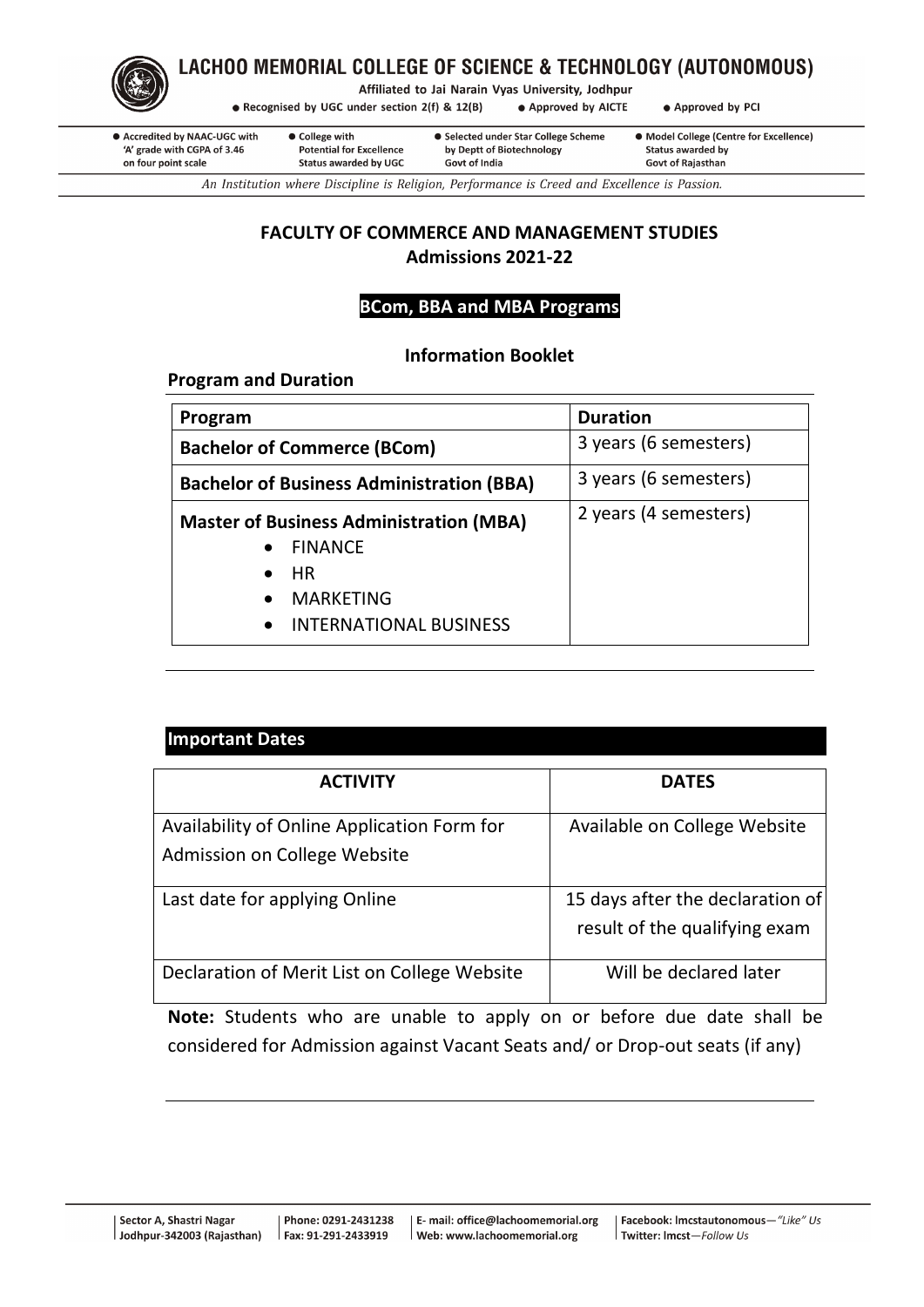

# LACHOO MEMORIAL COLLEGE OF SCIENCE & TECHNOLOGY (AUTONOMOUS)

Affiliated to Jai Narain Vyas University, Jodhpur

• Recognised by UGC under section 2(f) & 12(B)

• Approved by AICTE • Approved by PCI

| ● Accredited by NAAC-UGC with                                                                | ● College with                  | • Selected under Star College Scheme | • Model College (Centre for Excellence) |  |
|----------------------------------------------------------------------------------------------|---------------------------------|--------------------------------------|-----------------------------------------|--|
| 'A' grade with CGPA of 3.46                                                                  | <b>Potential for Excellence</b> | by Deptt of Biotechnology            | Status awarded by                       |  |
| on four point scale                                                                          | <b>Status awarded by UGC</b>    | Govt of India                        | <b>Govt of Rajasthan</b>                |  |
| An Institution where Discipline is Religion, Performance is Creed and Excellence is Passion. |                                 |                                      |                                         |  |

# **Eligibility Criteria for Admission**

All residents of India fulfilling the eligibility criteria mentioned below can apply for admission to BCom, BBA and MBA programs on the basis of instructions given in this Information Booklet.

## **Educational Qualification**

| <b>Bachelor of Commerce (B.Com) and</b><br><b>Bachelor of Business Administration</b><br>(BBA) | <b>Master of Business</b><br><b>Administration (MBA)*</b> |
|------------------------------------------------------------------------------------------------|-----------------------------------------------------------|
| A minimum of 50% in XII for candidates who has                                                 | Passed Bachelor Degree of minimum 3                       |
| passed from Rajasthan or is domicile of                                                        | years duration. Obtained at least 50%                     |
| Rajasthan.                                                                                     | marks (45% marks in case of candidates                    |
| A minimum of 60% in XII for candidates who are                                                 | belonging to reserved category) in the                    |
| domicile of other states.                                                                      | qualifying examination.                                   |

## *Note:*

Candidates appearing/ appeared in main/ supplementary examination of XII having result awaited can also apply. Such candidates may be given provisional admission and are later required to submit their result for the confirmation of admission fulfilling the required qualifications as stated above.

\*For qualified students aspiring admission in MBA, a Lachoo Common Entrance Test (LCET) will be conducted. The details of the test will be available on website in due course of time. The students will be informed through email.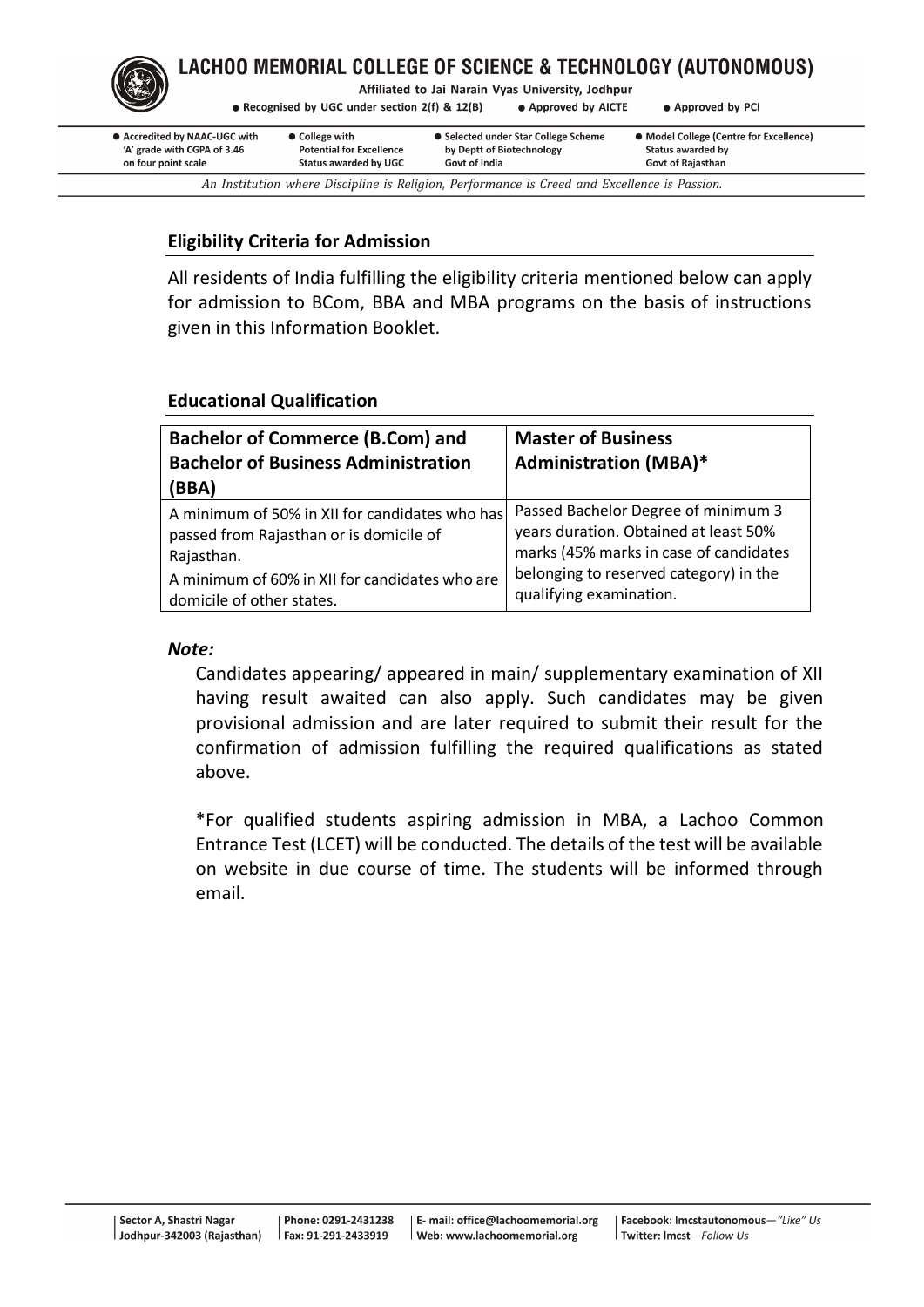

Affiliated to Jai Narain Vyas University, Jodhpur

• Recognised by UGC under section 2(f) & 12(B) • Approved by AICTE • Approved by PCI

• Accredited by NAAC-UGC with • College with 'A' grade with CGPA of 3.46 **Potential for Excellence** on four point scale **Status awarded by UGC**  ● Selected under Star College Scheme by Deptt of Biotechnology **Govt of India** 

• Model College (Centre for Excellence) **Status awarded by Govt of Raiasthan** 

An Institution where Discipline is Religion, Performance is Creed and Excellence is Passion.

## **Fee Structure**

|  | The Yearly fee for various programs for the session 2021-22 is as follows: |  |
|--|----------------------------------------------------------------------------|--|
|  |                                                                            |  |
|  |                                                                            |  |

| <b>BCom</b> | <b>FEES</b>                                              | <b>EXAMINATION FEE</b> | <b>CAUTION MONEY</b> | <b>TOTAL</b> |
|-------------|----------------------------------------------------------|------------------------|----------------------|--------------|
|             | 24675                                                    | 2400                   | 500                  | 27575        |
|             | Caution money is refundable after completion of program. |                        |                      |              |

The Yearly fee for Bachelor of Business Administration for the session 2021-22 is as follows:

| <b>BBA</b> | <b>FEES</b>                                             | <b>EXAMINATION FEE</b> | <b>CAUTION MONEY</b> | <b>TOTAL</b> |
|------------|---------------------------------------------------------|------------------------|----------------------|--------------|
|            | 28350                                                   | 2400                   | 500                  | 31250        |
|            | Caution money is refundable after completion of course. |                        |                      |              |

The fee for Master of Business Administration for the session 2021-22 is as follows:

| <b>MBA</b> | An annual fee of Rs 74340/- to be paid in 2 installments |                        |  |              |  |
|------------|----------------------------------------------------------|------------------------|--|--------------|--|
|            | <b>FIRST INSTALLMENT</b>                                 |                        |  |              |  |
|            | <b>FEES</b>                                              | <b>TOTAL</b>           |  |              |  |
|            |                                                          |                        |  |              |  |
|            | 7500/-<br>$1500/-$<br>31920                              |                        |  |              |  |
|            |                                                          |                        |  | 40920/-      |  |
|            | <b>SECOND INSTALLMENT</b>                                |                        |  |              |  |
|            | <b>FEES</b>                                              | <b>EXAMINATION FEE</b> |  | <b>TOTAL</b> |  |
|            | 31920                                                    | $1500/-$               |  | 33420/-      |  |

**Note:**

Fee is to be paid at the time of admission by NEFT/ RTGS/ Net Banking/ Debit Card/ Credit Card.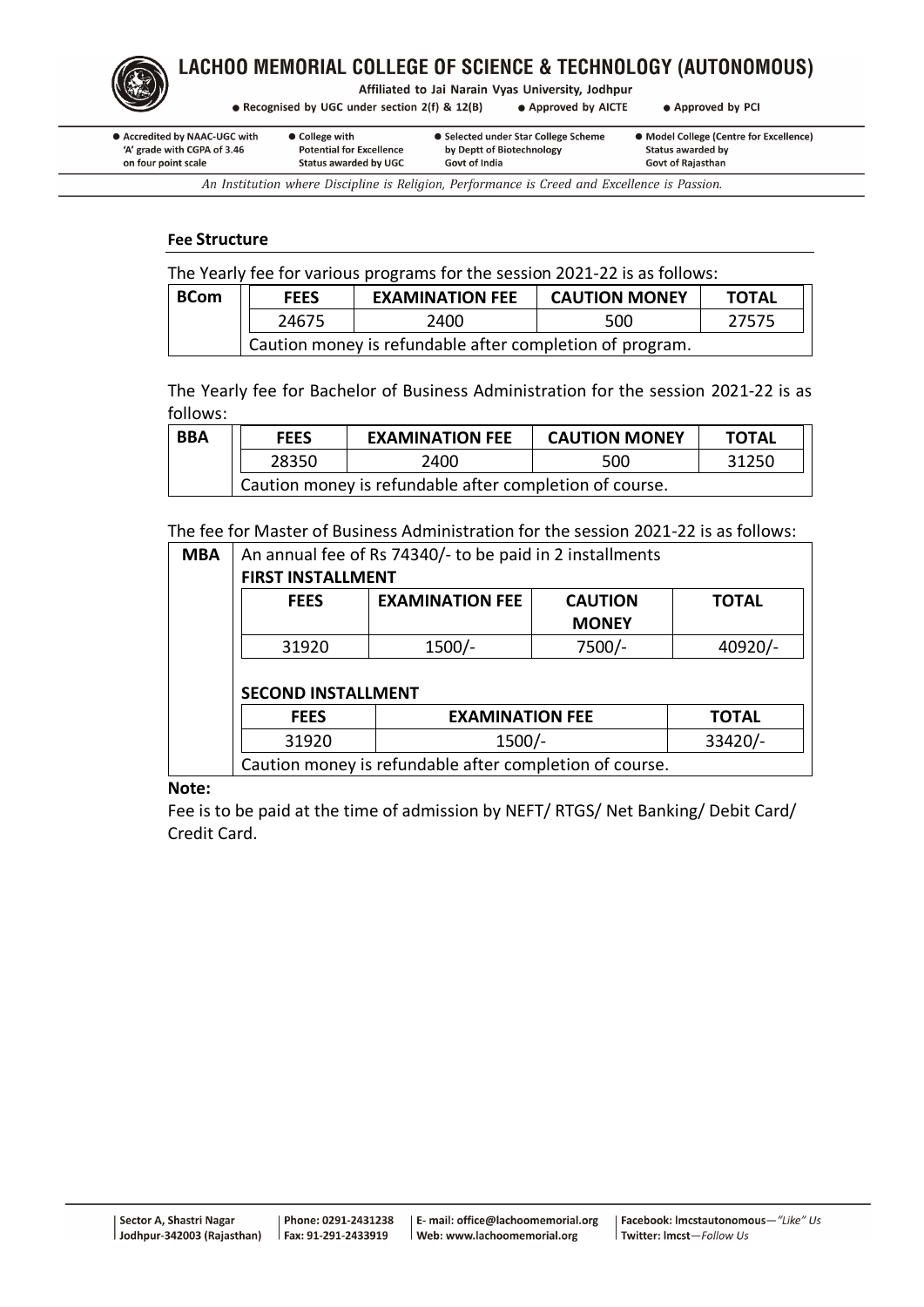

Affiliated to Jai Narain Vyas University, Jodhpur

• Recognised by UGC under section 2(f) & 12(B) • Approved by AICTE • Approved by PCI

| ● Accredited by NAAC-UGC with | • College with                  | • Selected under Star College Scheme | • Model College (Centre for Excellence) |
|-------------------------------|---------------------------------|--------------------------------------|-----------------------------------------|
| 'A' grade with CGPA of 3.46   | <b>Potential for Excellence</b> | by Deptt of Biotechnology            | Status awarded by                       |
| on four point scale           | <b>Status awarded by UGC</b>    | Govt of India                        | <b>Govt of Rajasthan</b>                |
|                               | .                               |                                      |                                         |

An Institution where Discipline is Religion, Performance is Creed and Excellence is Passion.

#### **Filling of Online Application Form for Admission:**

To apply online, visit College website [www.lachoomemorial.org.](http://www.lachoomemorial.org/)

- 1) Go to **ADMISSION 2021-22** on HOME page and select **the desired course**.
- 2) Fill Registration Form using basic detail: Name, E-mail Id, Mobile Number and Aadhar Card Number. **(Please ensure the correct Mobile Number and E-mail Id as they will be used for all the future communication)**
- 3) After Filling Registration Form you will receive an OTP on your registered Mobile Number.
- 4) Enter OTP and you will receive Username and Password on your registered Mobile Number and you will be redirected to Login Page.
- 5) On Login Page, enter the Username and Password.
- 6) After Successful Login on Dashboard you will see the Link "**Click here to fill Application Form for Admission**"
- 7) Fill the Required Information and upload scanned copy of photograph (512 Kb, only JPG, JPEG & PNG Files are allowed), Signature (25 Kb, only JPG, JPEG & PNG Files are allowed) and following documents as applicable.

### **For BBA/BCom**

- XII Mark Sheet (internet marksheet also applicable)
- X Mark Sheet/ Certificate
- Aadhaar Card
- Caste certificate (if applicable)
- Gap affidavit (if applicable) only from male aspirants

Note: Admitted students will be later required to submit the X, XII Marksheets, Transfer Certificate (TC) Character Certificate (CC) and Migration certificate in original for enrolment process. Admitted students will be also required to submit the hard copy of the admission form along with a set of five photocopies of the documents as mentioned above.

## **For MBA**

- Marksheets of all three years/six semesters of graduation.
- X<sup>th</sup> Mark Sheet/ Certificate
- Aadhaar Card
- Caste certificate (if applicable)

Note: Admitted students will be later required to submit the X, XII, BSc I, II & III year or all six semesters Marksheets, Transfer Certificate (TC) Character Certificate (CC) and Migration certificate in original for enrolment process. Admitted students will be also required to submit the hard copy of the admission form along with a set of five photocopies of the documents as mentioned above.

- 8) If you have already started to fill the Application Form for Admission then click on link "Login >> Admission >> Application Form for Admission List >>Edit" to Complete the Application Form for Admission.
- 9) Proceed to pay **Fee for Application Form for Admission (Rs 1000/-)** by NEFT/ RTGS/ Net Banking/ Debit Card/ Credit Card.